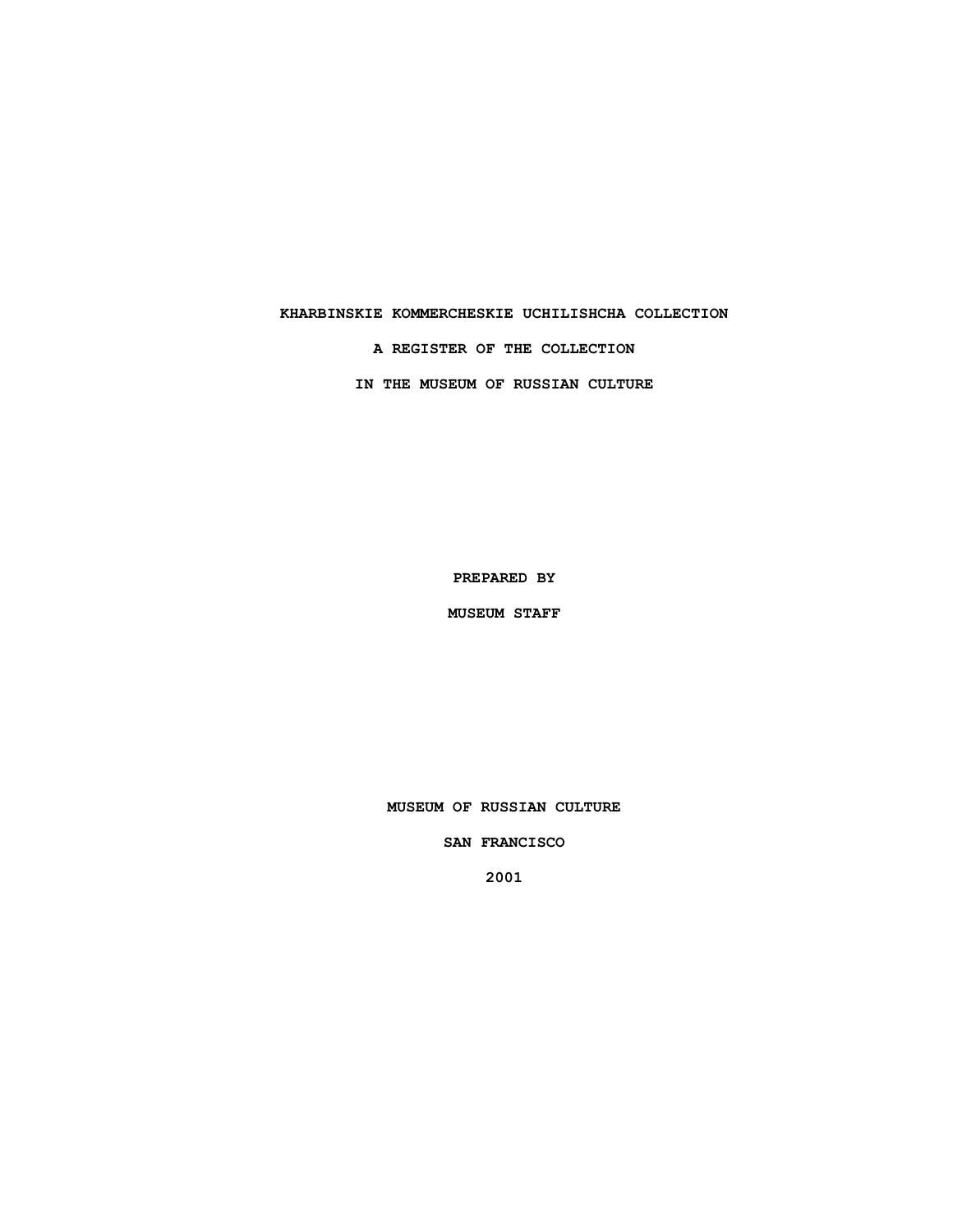#### **SCOPE AND CONTENT NOTE**

#### **KHARBINSKIE KOMMERCHESKIE UCHILISHCHA COLLECTION**

**This collection contains materials relating to the Kharbinskie kommercheskie uchilishcha (male and female high schools subordinated to the Ministry of Finances, rather than the Ministry of Education, in Harbin, China). The photographs document the actual life of the schools, while the PRINTED MATTER and GENERAL series offer historical materials and documents relating to the activities of the schools' alumni association, formed in San Francisco in the 1950s.**

**Detailed processing and preservation microfilming for these materials were made possible by a generous grant from the National Endowment for the Humanities and by matching funds from the Hoover Institution and Museum of Russian Culture. The grant also provides depositing a microfilm copy in the Hoover Institution Archives. The original materials and copyright to them (with some exceptions) are the property of the Museum of Russian Culture, San Francisco. A transfer table indicating corresponding box and reel numbers is appended to this register.**

**The Hoover Institution assumes all responsibility for notifying users that they must comply with the copyright law of the United States (Title 17 United States Code) and Hoover Rules for the Use and Reproduction of Archival Materials.**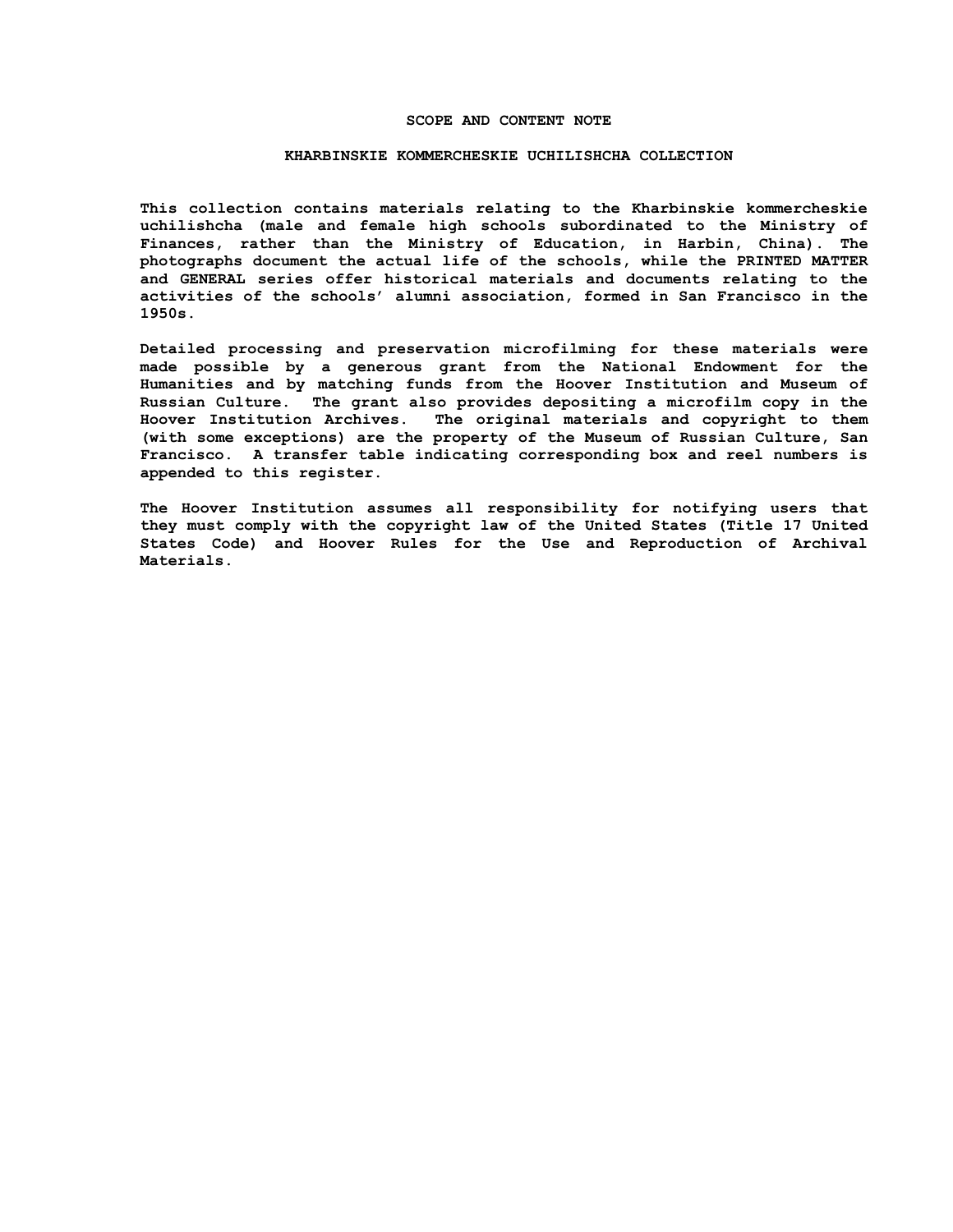## **REGISTER**

# **KHARBINSKIE KOMMERCHESKIE UCHILISHCHA COLLECTION**

**SERIES DESCRIPTION:**

| Box Nos      | Series                                                                                                                                                                                                                                                                  |
|--------------|-------------------------------------------------------------------------------------------------------------------------------------------------------------------------------------------------------------------------------------------------------------------------|
| $\mathbf{1}$ | GENERAL FILE, 1955-1978 and undated. Charter, clippings,<br>correspondence, lists, minutes of meetings, and subject<br>file, relating primarily to the founding and activities of<br>the alumni association of the schools, arranged<br>alphabetically by physical form |
| $1 - 2$      | KHARBINSKIE KOMMERCHESKIE UCHILISHCHA FILE, 1956-1974.<br>Issues #1-12 of the periodical Kharbinskie kommercheskie<br>uchilishcha, edited by N. P. Avtonomov, and an unnumbered<br>issue of the title dedicated to the Kharbinskii<br>politekhnicheskii institut (1970) |
| 2            | PHOTOGRAPHS, c.a. 1909-1930. Album of prints depicting<br>the life of students in the schools, individual teachers<br>and officials of the schools (including N. V. Borzov), and<br>groups of graduates                                                                 |